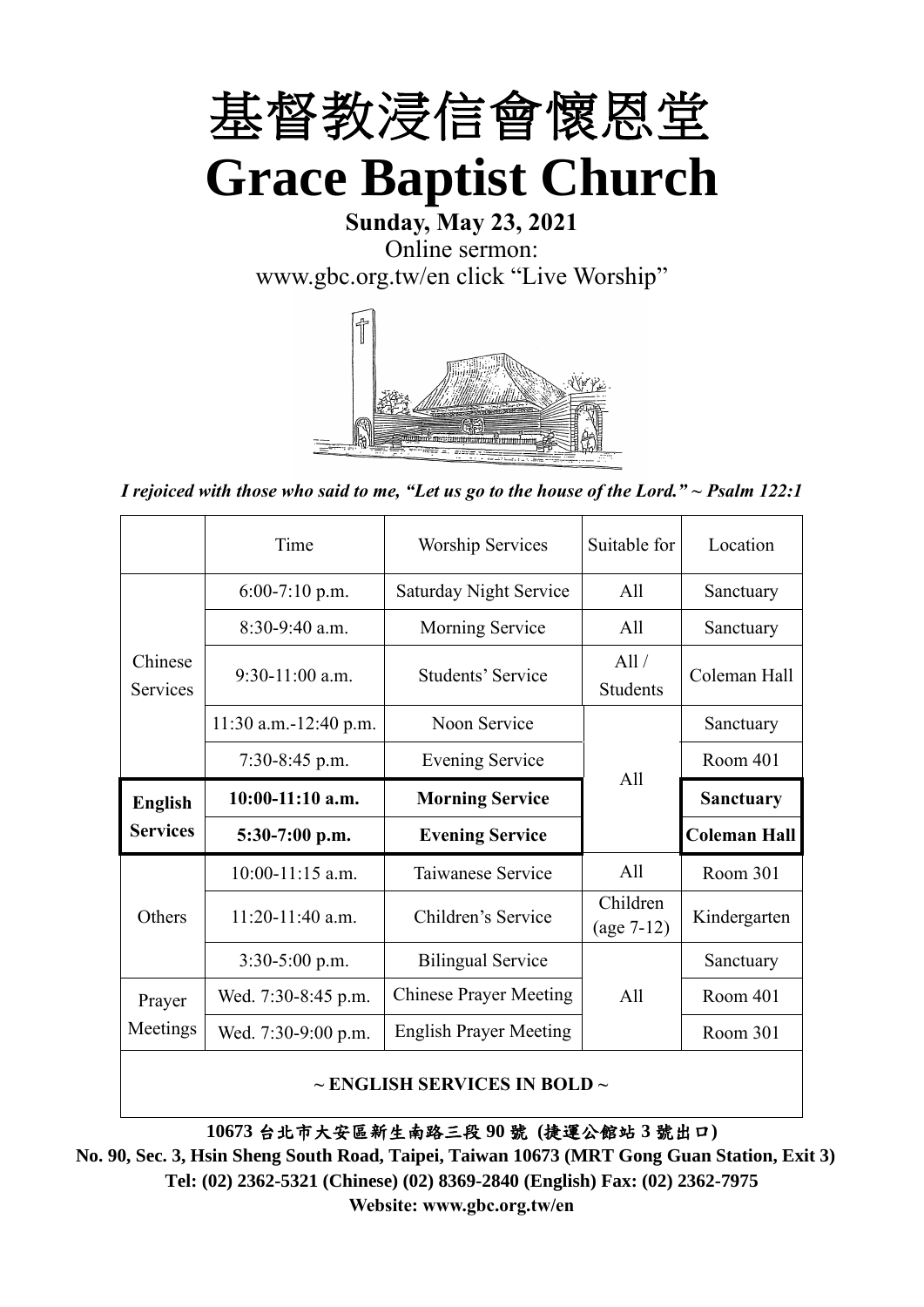#### **Welcome to Grace Baptist Church English Congregation. Thank you for choosing to worship with us and celebrate the glory of our Lord.**

|                                    | Morning Worship Service – 10:00 a.m.<br>Sunday, May 23, 2021 (Sanctuary) |                                  |
|------------------------------------|--------------------------------------------------------------------------|----------------------------------|
| Prelude<br>Greeting/Prayer         |                                                                          | Vicky Lin<br>Minister Kevin Wang |
| Worship through Music              | "Christ Our Hope in Life and Death"<br>"The Goodness of Jesus"           |                                  |
| Pastoral Prayer                    |                                                                          | Pastor Nick Brideson             |
| Worship through Music              | "Turn Your Eyes"<br>"Stronger"                                           | Minister Kevin Wang              |
| <b>Offertory Prayer</b>            |                                                                          | Pastor Nick Brideson             |
| Tithes and Offerings               |                                                                          |                                  |
| Doxology                           |                                                                          |                                  |
| Special Music                      | "Is He Worthy"                                                           | Hallel Singers Video             |
| Pray for Our Church/Missions Video |                                                                          | <b>Pastor Nick Brideson</b>      |
| <b>Scripture Reading</b>           | Acts 17:16-20                                                            |                                  |
| Message                            | Share the Message                                                        |                                  |
| <b>Response Song</b>               | "Holy Spirit, Living Breath of God"                                      |                                  |
| Benediction                        |                                                                          |                                  |
| Welcome                            |                                                                          |                                  |
| Closing Song                       | "As the Lord Is with Us"                                                 | Minister Kevin Wang              |
| Postlude                           |                                                                          | Vicky Lin                        |
|                                    |                                                                          |                                  |

## **Evening Worship Service – 5:30 p.m. Sunday, May 23, 2021**

In accordance to CECC's recommendations for preventing the spread of infectious disease, we will only live-stream the morning worship service. For those who regularly worship with us at 5:30 p.m., we invite you to use the recorded livestream of the 10:00 a.m. service to worship with us online. For a link to the stream, please visit: https://www.gbc.org.tw/en/index.php/livestream/

#### **Our Vision Is to Spread the Gospel**

To achieve this, we aim:

- ⚫ To become a house of prayer
- ⚫ Through prayer, to build the body of Christ
- ⚫ From the body, to do the work of mission in Taipei, Taiwan, and neighboring countries *"but you will receive power when the Holy Spirit has come upon you; and you shall be My witnesses both in Jerusalem, and in all Judea and Samaria, and even to the remotest part of the earth." -* Acts 1:8 (NASB)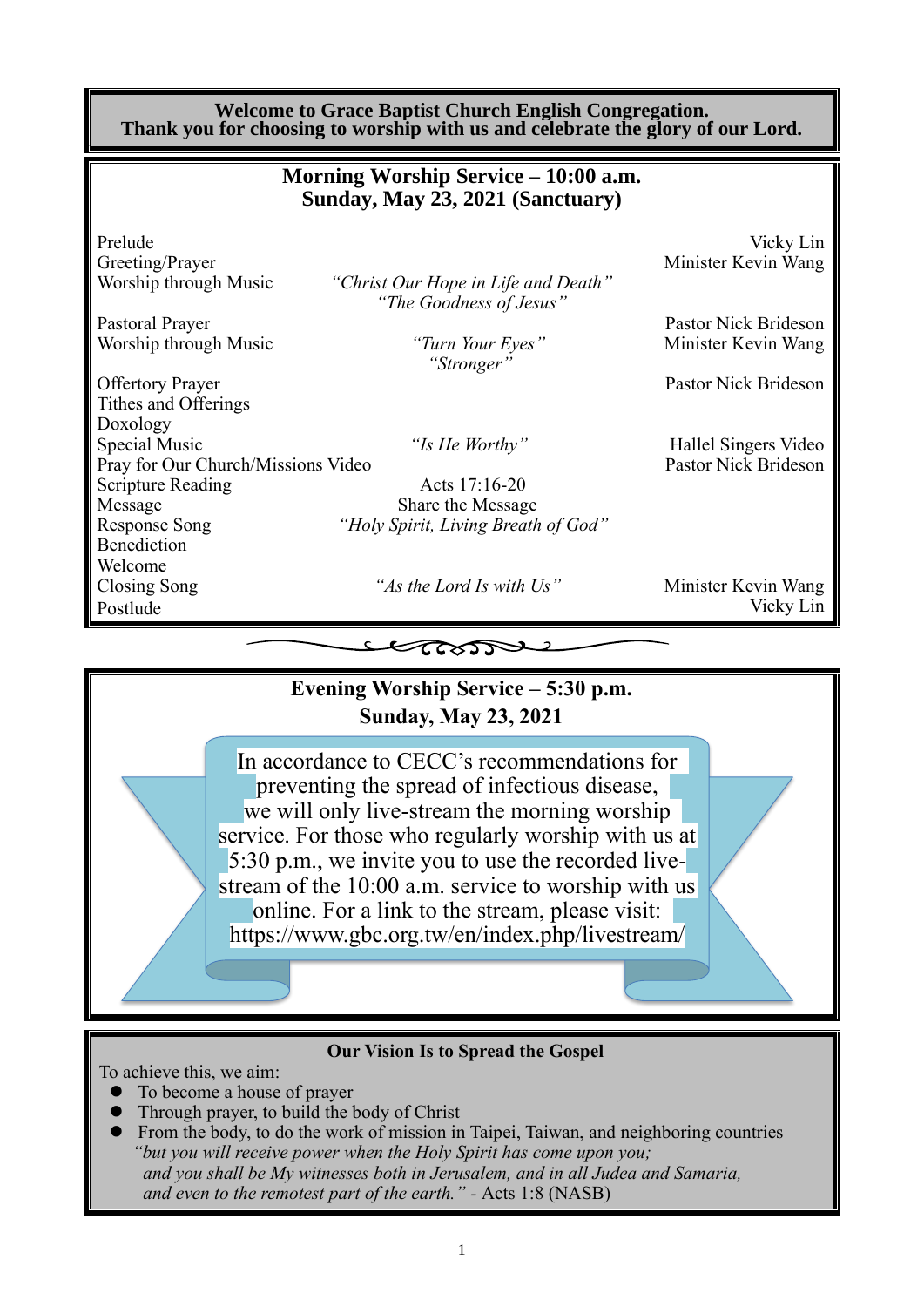### **Sermon Topic: Share the Message Scripture: Acts 17:16-20**

**Speaker: Pastor Nick Brideson May 23, 2021** 

#### **Scripture: Acts 17:16-20 (NASB)**

<sup>16</sup> Now while Paul was waiting for them at Athens, his spirit was being provoked within him as he was observing the city full of idols.  $17$  So he was reasoning in the synagogue with the Jews and the God-fearing Gentiles, and in the market place every day with those who happened to be present. <sup>18</sup> And also some of the Epicurean and Stoic philosophers were conversing with him. Some were saying, "What would this idle babbler wish to say?" Others, "He seems to be a proclaimer of strange deities,"—because he was preaching Jesus and the resurrection. <sup>19</sup> And they took him and brought him to the Areopagus , saying, "May we know what this new teaching is which you are proclaiming?  $20$  "For you are bringing some strange things to our ears; so we want to know what these things mean."

**Notes:**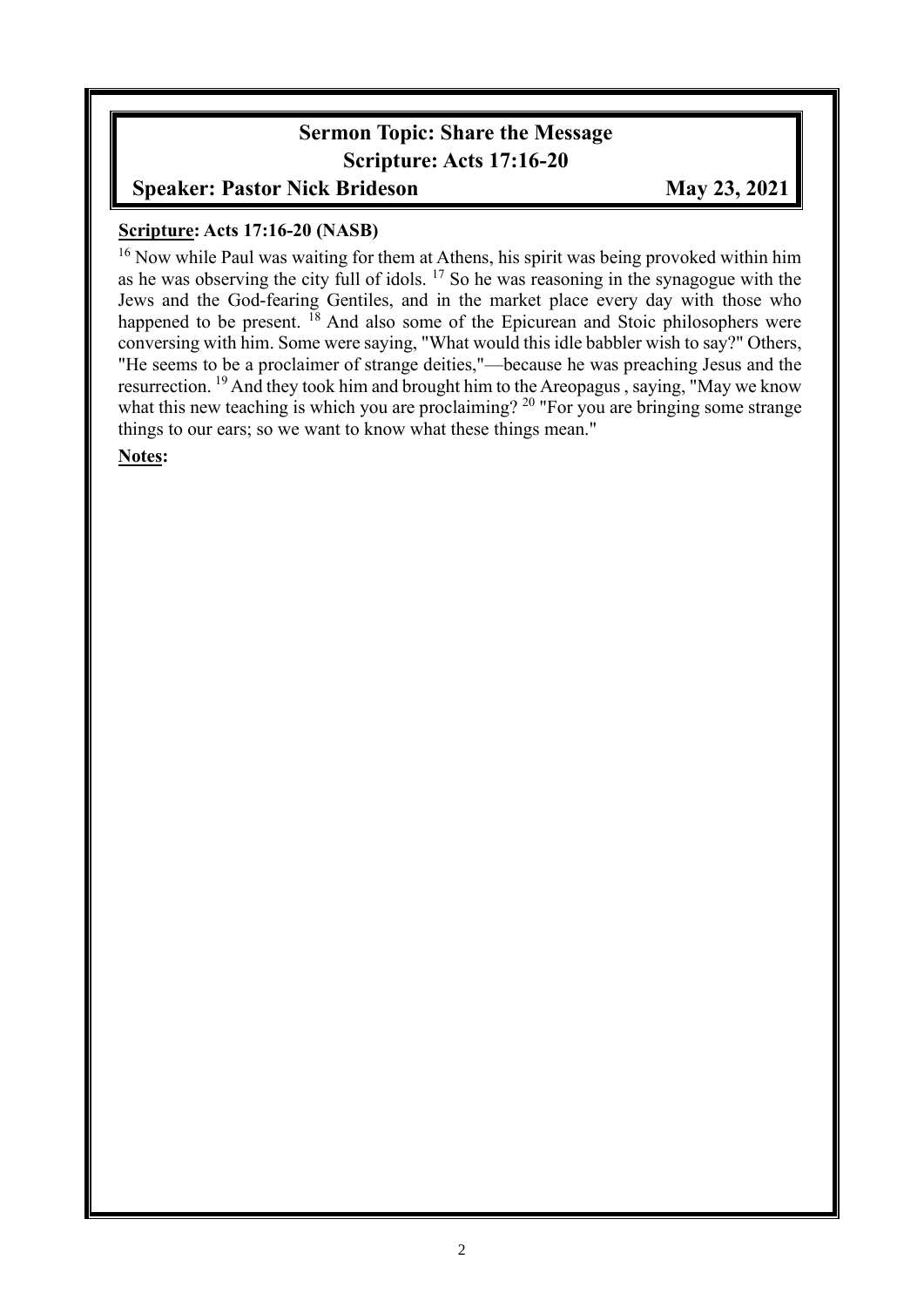# **Wednesday Night Prayer Meeting**

*"My house shall be called a house of prayer" (Matthew 21:13)*

Let us be a church of prayer. We normally meet 7:30 - 9:00 p.m. every Wednesday in GBC Room 301. However, due to COVID-19, the English prayer meeting will use Zoom, from now until after June 8. Please email Minister Priscilla (priscilla@gbc.org.tw) for how to join the Zoom Prayer Meeting. Email prayer requests to Minister Priscilla.

Prayer Focus for this coming Wednesday: *The Lost*

## **Bible Studies for Life: Summer Season Starts June 6**

Whether you are young or old, if you follow Jesus, you are a disciple. But the quality of your discipleship isn't measured by how well you can answer questions. Discipleship is about being transformed into the likeness of Jesus. And transformation starts in the Word. That's why *Bible Studies for Life* is carefully crafted to help kids, students, and adults purposefully become more like Jesus every day.

(Summer: 13 sessions on Sundays from June 6 to August 29)

We have some *Bible Studies for Life* classes available. Please check classroom information listed on page 6 to join.

# **Graduation Worship Service (in Chinese)**

This year GBC Graduation Worship Service (in Chinese) will be held 7:30 - 9:00 p.m. on Saturday June 12 in Coleman Hall. It is to bless students who will be graduating this year from elementary/junior high/high school, college, or graduate school, and make a special memory for them as they enter the next stage of life. The registration is at the front desk (2362-5321 ext 100) by **June 6**.

# **VBS Registration – Concrete & Cranes ~ Building on the Love of Jesus**



This year Vacation Bible School will be held July 12 (Monday) to July 16 (Friday) from 9:00 a.m. to 12:00 noon. The family day is July 17 (Saturday) from 9 a.m. to 10:30. (Tea time is after 10:30 a.m.) VBS is for children 2nd – 7th grade after the summer vacation this year.



Registration for children is at the front desk. (Applications will be declined as soon as the registrations are full.) Cost is NT\$ 400 per child. (Cancellations made before June 3 can be refunded). Maximum number of children is 200 children.

Questions? Please contact (02) 2362-5321 ext. 100 or Email: [vbs2021@gbc.org.tw.](mailto:vbs2021@gbc.org.tw)

| 2021 English Congregation Retreat                                                                                                                                          |                                                                                                                                                                                                                    |  |  |
|----------------------------------------------------------------------------------------------------------------------------------------------------------------------------|--------------------------------------------------------------------------------------------------------------------------------------------------------------------------------------------------------------------|--|--|
| Speaker: Pastor Jarod<br>Date: Sept 19-21, 2021 (Mid-Autumn Festival)<br>Registration: June 6 - August 1<br>Venue: Fushing Youth Activity<br>(救國團復興青年活動中心<br>-桃園市復興區中山路1號) | The Retreat will set our spiritual focuses on:<br>Embracing our diversity in Christ<br>Building up one another in Christ<br>$\blacksquare$<br>Growing together in Christ<br><b>Retreat Costs</b><br>ADULT: 3,300NT |  |  |
| You and your family are invited to join the<br>event.                                                                                                                      | Students: Grades 1-6: 1,000NT;<br>Grade 7 and up: 2,000NT<br>Growing and Building<br>Please reserve these days to join.<br>More details will be given on the coming weeks.<br>in Christ<br>Ephesians 5:16-17       |  |  |

3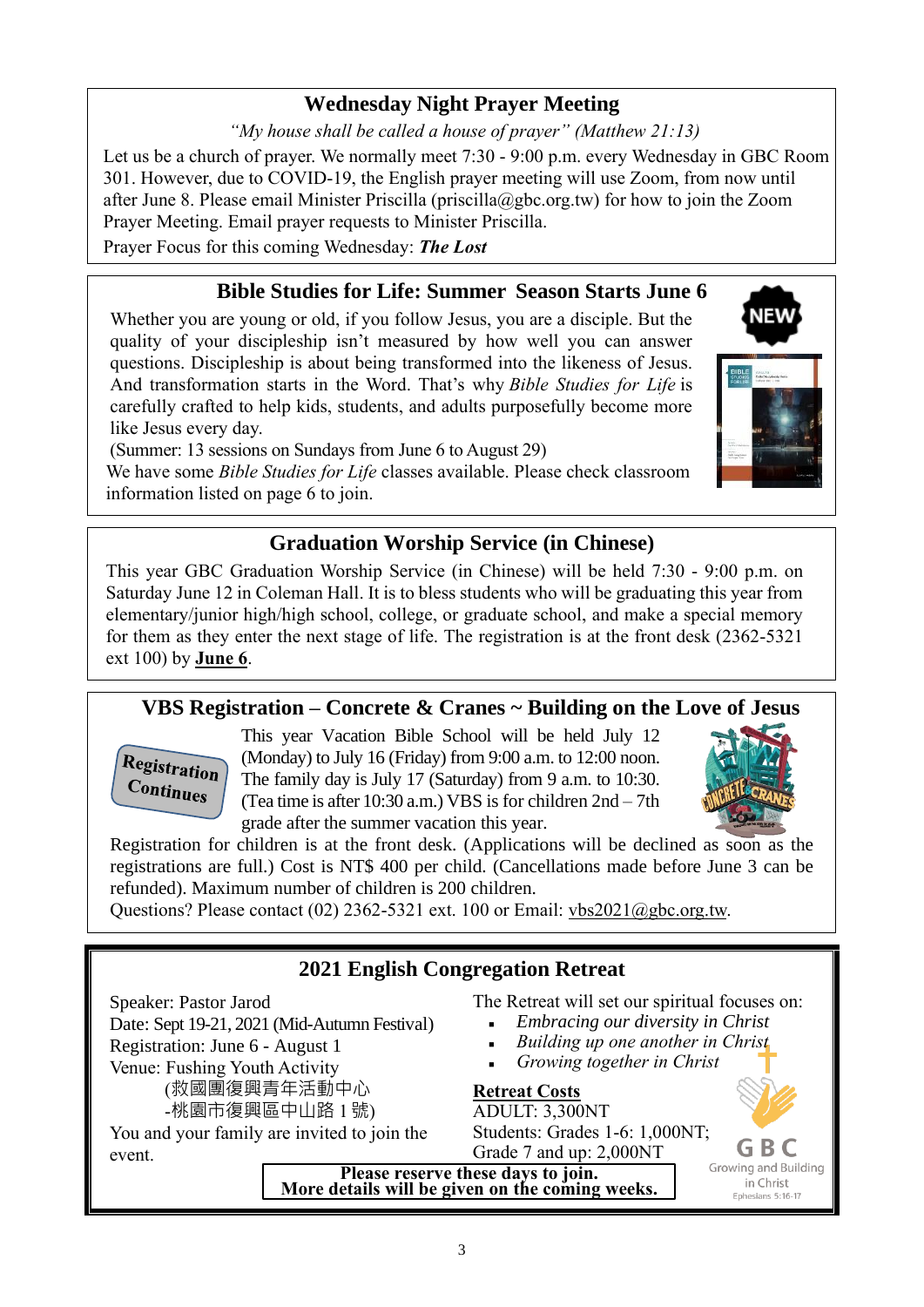### **COVID-19 Guidelines**

Taiwan has recently had several local transmission cases of COVID-19 causing the government to be concerned about churches continuing to meet. To show love and support for the society God has put us in, we ask that you abide by the following:

- 1. All meetings in GBC are either cancelled or will continue online until after June 8.
- 2. Livestreamed English Morning Worship Service will be at the usual time (10:00 am.) Evening service is cancelled.
- 3. Wednesday night prayer meeting is at the usual time 7:30 p.m. but only using Zoom.
- 4. Enter GBC only for specific reasons or by appointment.
- 5. Groups meeting in people's homes are encouraged to meet online.

#### **Please:**

- Be careful about your health and the health of others
- Wear a mask. Check temperature. Wash hands frequently.
- See a doctor and stay home if you have a fever and or cough
- Pray for Taiwan and other countries
- Join GBC's online worship service: www.gbc.org.tw/en

#### **Impacted Areas:**

- ➢ Many classes and small groups are meeting online. Please check page 6 for leader's contact email to join.
- $\triangleright$  Regular orphanage visit is cancelled today
- $\geq 2021$  Philippines Independence Outreach is cancelled.
- $\triangleright$  July 25 baptism service is cancelled

# 2021/5/30 - 16th Annual GBC Missions Conference The Pandemic, the End Times, and the Mission

#### **May 30 missions conference**

- **A. To be held online: sermons, Chinese Children's Missions Sunday Service, and Missions Workshops.**
- **B. To be held via Zoom: For Zoom information, please contact the AWANA leader Ming Lai at minglai88@gmail.com.**

#### **Missions Sunday Services**

08:30 – 09:40 a.m. (Chinese Morning Service) 10:00 – 11:10 a.m. (English Morning Service) 11:30 a.m. – 12:40 p.m. (Chinese Noon Service)

- **Topic:** *The Pandemic, the End Times, and the Mission*
- **Scripture:** Matthew 24:14
- **Speaker:** Pastor Ben Hoskins (IMB Chinese Diaspora Associate Cluster Leader, Huayu International Missions Director)

**Chinese Children's Missions Sunday** 11:15 a.m. – 12:45 p.m. (in Chinese)**Topic:** *Missions GO, GO, GO* **Speaker:** Missionary Kim Chiu (Wycliffe Bible Translators)

**English Children's Missions Sunday**  $1:30$  a.m. (in English) **Topic:** *Living on Purpose* **Speaker:** Sister Jennifer Davis (IMB missionary)

#### *People Group* **Speaker:** Pastor D.J. Lin (in Chinese) (Huayu International Missions Researcher; Missions Hermeneutics and

**Topic:** *Witnessing to a Special* 

**Missions Workshop I** 2:00 – 3:10 p.m.

Contextualization Teacher; IMB researcher; Church Planter)

**Topic:** *Witnessing to a Special People Group* (In English)

**Speaker:** Missionary Drew (Huayu International Missions Missionary, full-time "people-group" missionary in Asia from 2013 to 2017)

**Missions Workshop II** 3:30 – 4:40 p.m. **Topic:** *How to Prepare to Be a 2-Year Mid-Term Missionary* (in English) **Speaker:** Pastor Ben Hoskins (IMB Chinese Diaspora Associate Cluster Leader, Huayu International Missions Director) **Topic:** *How to Prepare to Be a 2-Year Mid-Term Missionary*

**Speaker:** Minister Chien Hsuan Chen (in Chinese)

(Chinese Baptist Convention Overseas Missions Leader, Huayu International Missions Director)



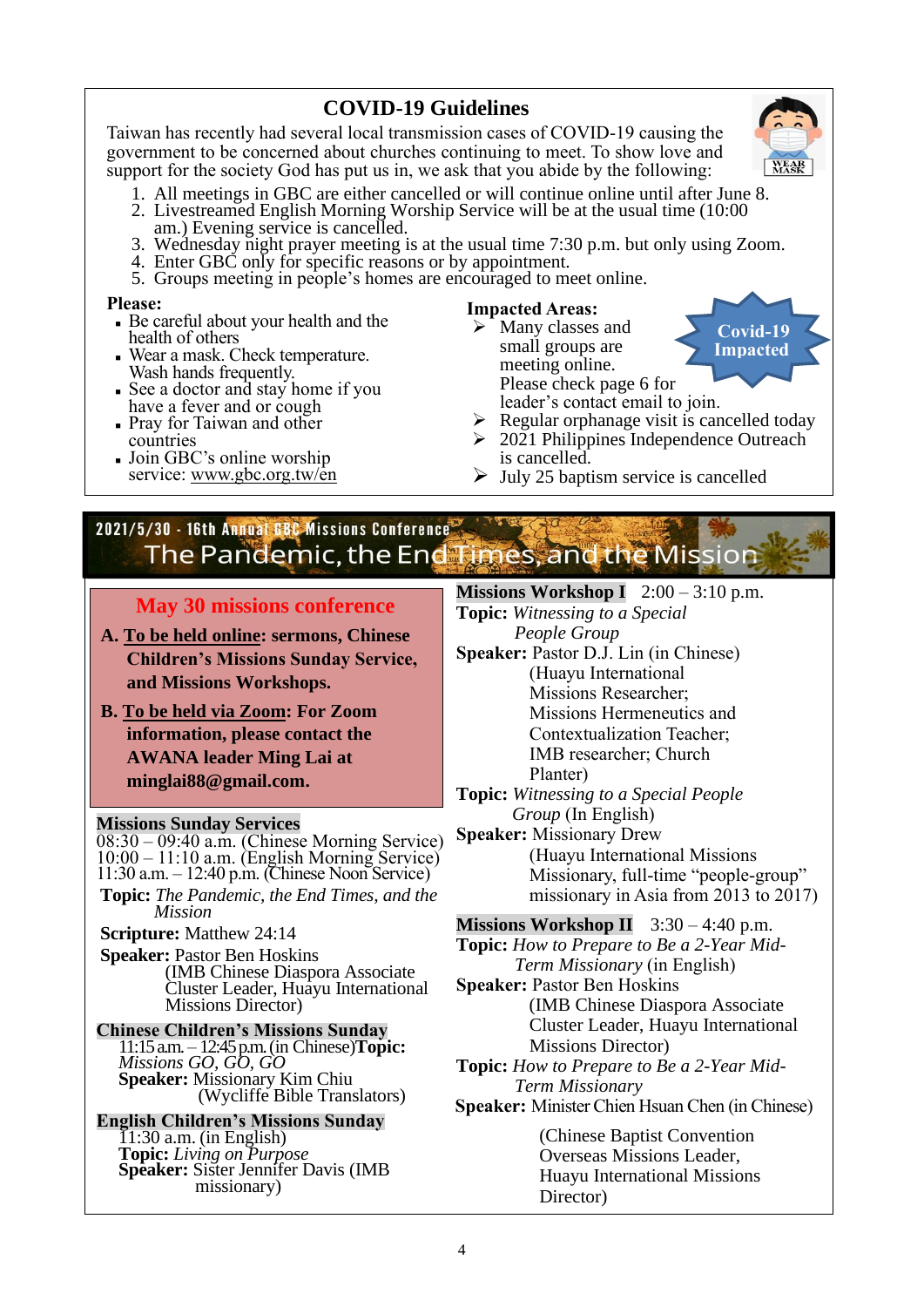#### **Mabuhay Fellowship**



Following GBC's COVID-19 guidelines, the Mabuhay Fellowship will temporarily suspend its 2 p.m. Tagalog prayer

meeting and Bible study in Room B05 till June 8. Let's continue to be prayerful and watchful.

The Mabuhay Fellowship comprises Filipinos aiming to share God's love and light through worship, prayer, Bible study, fellowship, gospel sharing, and ministry.

## **Young Adults Fellowship – Zoom on June 5**

Young Adults Fellowship is for young adults from the age of 20-35 to study God's Word and fellowship together. It regularly meets 1st and 3rd Saturdays from 4:30 to 6:00 p.m. at WanFu 22, however it now meets online via Zoom (until 6/8). The next meeting is on June 5th.

Contact Minister Kevin Wang at [kevin@gbc.org.tw](mailto:kevin@gbc.org.tw) for how to join the fellowship.



| <b>English Congregation Leaders</b>                                                                                                                                                                                                                                                                                                                                                                                                                                                                                                                         |                                                                                                                                                                                                                                                                                                                                                                                                                               |                                                                                                                                                                                                                                                                                                                                                                                                                                                                                          |                                                                                                                                                                                                                                                                                                                                                                                                     |                                                                                                                                                                                                                                                                                                            |
|-------------------------------------------------------------------------------------------------------------------------------------------------------------------------------------------------------------------------------------------------------------------------------------------------------------------------------------------------------------------------------------------------------------------------------------------------------------------------------------------------------------------------------------------------------------|-------------------------------------------------------------------------------------------------------------------------------------------------------------------------------------------------------------------------------------------------------------------------------------------------------------------------------------------------------------------------------------------------------------------------------|------------------------------------------------------------------------------------------------------------------------------------------------------------------------------------------------------------------------------------------------------------------------------------------------------------------------------------------------------------------------------------------------------------------------------------------------------------------------------------------|-----------------------------------------------------------------------------------------------------------------------------------------------------------------------------------------------------------------------------------------------------------------------------------------------------------------------------------------------------------------------------------------------------|------------------------------------------------------------------------------------------------------------------------------------------------------------------------------------------------------------------------------------------------------------------------------------------------------------|
|                                                                                                                                                                                                                                                                                                                                                                                                                                                                                                                                                             |                                                                                                                                                                                                                                                                                                                                                                                                                               | English Pastor: Nick Brideson                                                                                                                                                                                                                                                                                                                                                                                                                                                            |                                                                                                                                                                                                                                                                                                                                                                                                     |                                                                                                                                                                                                                                                                                                            |
| <b>Pastor Nick Brideson</b>                                                                                                                                                                                                                                                                                                                                                                                                                                                                                                                                 | Minister Priscilla Liao                                                                                                                                                                                                                                                                                                                                                                                                       |                                                                                                                                                                                                                                                                                                                                                                                                                                                                                          | Minister Kevin Wang                                                                                                                                                                                                                                                                                                                                                                                 |                                                                                                                                                                                                                                                                                                            |
| <b>Adult Education</b><br>/Mission                                                                                                                                                                                                                                                                                                                                                                                                                                                                                                                          | Children's<br>AM Worship<br>Education/Caring                                                                                                                                                                                                                                                                                                                                                                                  |                                                                                                                                                                                                                                                                                                                                                                                                                                                                                          | PM Worship                                                                                                                                                                                                                                                                                                                                                                                          | Youth/Fellowship                                                                                                                                                                                                                                                                                           |
| <b>Adult Education</b><br>Nick Brideson<br>nick@gbc.org.tw<br><b>Foreign Mission:</b><br><b>Medical/Dental Team</b><br>Armand Lim<br>rmanlim@yahoo.com<br><b>VBS</b> Team<br>Priscilla Liao<br>priscilla@gbc.org.tw<br><b>Taiwan Mission:</b><br><b>TaiTung Team</b><br>Cherrie Gow Lim<br>cvgow@yahoo.com<br><b>Orphanage Ministry</b><br>Julie Chen<br>yuling0914@gmail.com<br><b>NTU Friday English</b><br><b>Conversation Group</b><br>Roy Treurnicht<br>gbcecntuclass@gmail.com<br><b>Ethiopian Students Group</b><br>Abex Tesfaye<br>abex98@gmail.com | <b>Morning Music</b><br>Cherrie Gow Lim<br>cvgow@yahoo.com<br><b>Morning Greeters</b><br>Chien Ferng<br>cferng@gmail.com<br><b>Adult Choir</b><br><b>Hand Bell Choir</b><br>Juliet Jao<br>lenyinjao@gmail.com<br><b>Hallel Singers</b><br>Cherrie Gow Lim<br>cvgow@yahoo.com<br><b>Morning Fellowship Tea</b><br>Yuri Shih<br>yuchen phone@hotmail.com<br><b>Morning Multimedia</b><br>Vicky Lin<br>gbcmorningmedia@gmail.com | <b>Cryroom Children's</b><br><b>Care Ministry</b><br>Abby Tu<br>abbbytu@gmail.com<br><b>AWANA Preschool</b><br>Joanna Peng<br>Joanna1285@hotmail.com<br><b>AWANA Spark Group</b><br>Crystal Turner<br>elisayeh@yahoo.com<br><b>AWANA T&amp;T Group</b><br>Ming Lai<br>minglai88@gmail.com<br><b>Prayer Ministry</b><br>Priscilla Liao<br>priscilla@gbc.org.tw<br><b>Hospital Visitation</b><br>Amanda Lou<br>lou.amanda@gmail.com<br><b>Small Groups</b><br>Women<br>General<br>Ministry | <b>Evening Music Team</b><br>Alex Chen<br>gbceworshipteam@gmail.com above)<br><b>Evening Greeters</b><br>Vicky Kuo<br>asiaglobe999@gmail.com<br><b>Evening Multimedia</b><br><b>Grant Burgess</b><br>grantburgess@live.co.za<br><b>Evening Tea / Baptism</b><br><b>Celebration Fellowship</b><br>Michelle Cheng<br>yealincheng@yahoo.com<br><b>Baptism Support</b><br>Aline Kao<br>aline@gbc.org.tw | <b>Trinity Youth</b><br>(Grade 7 and<br>Grant & Kirsten<br><b>Burgess</b><br>grantburgess@live.co.za<br><b>Mabuhay Fellowship</b><br>Ava Zamora<br>avazam@yahoo.com<br><b>Young Adults</b><br>Fellowship<br>Kevin Wang<br>kevin@gbc.org.tw<br><b>Small Groups</b><br>Youth<br><b>Students</b><br>Parenting |
| $C = 1$ . The set of $\mathbb{R}$ is the set of $\mathbb{R}$                                                                                                                                                                                                                                                                                                                                                                                                                                                                                                |                                                                                                                                                                                                                                                                                                                                                                                                                               |                                                                                                                                                                                                                                                                                                                                                                                                                                                                                          | $A$ <b>Li</b> $A$ and $A$                                                                                                                                                                                                                                                                                                                                                                           |                                                                                                                                                                                                                                                                                                            |

| <b>Secretarial staff</b> |                            | Deacon              | <b>Alternate Deacon</b> |  |
|--------------------------|----------------------------|---------------------|-------------------------|--|
| SueJenny Hsu             | Aline Kao                  | Michael Huang       | Armand Lim              |  |
| suejenny@gbc.org.tw      | $aline(\theta)$ gbc.org.tw | mhuang500@yahoo.com | rmanlim@yahoo.com       |  |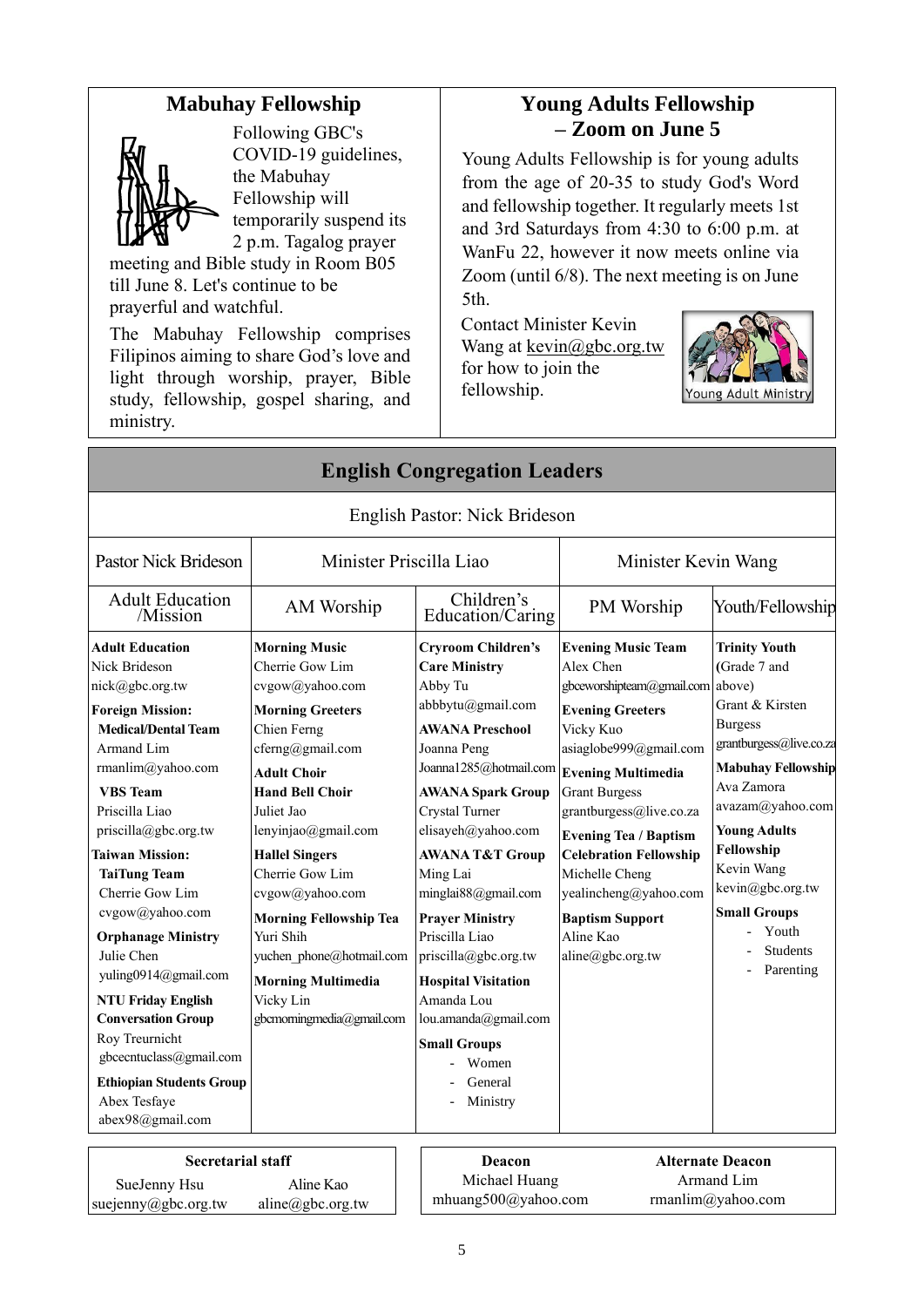Due to the COVID-19 situation, all Sunday classes are cancelled or online until June 8. For information on online classes, contact the teacher by email below.

#### ★★ **Fellowships – Join a fellowship directly** ★★ Fellowship **Time Location** Mabuhay  $\sim$  Sundays 2:00 - 4:00 p.m. B05 Young Adults (20 - 35 y.o.) 1 st & 3rd Saturdays 4:30 - 6:00 p.m. WanFu 22 ★★ **Small Groups – Contact the leader to join** ★★ Type **Name Day/Time Location/Contact Emails** Students NTU Friday English Conversation Group Friday 12:20 - 1:10 pm **NTU** roytreur@gmail.com International Students Group Friday  $7:30 - 9:00 \text{ pm}$ WanFu 22A cesaledro57@gmail.com Language/ Language/ Ethiopian Students Group  $\begin{bmatrix} \text{Sunday} \\ \text{Nationality} \end{bmatrix}$  Ethiopian Students Group 7:00 - 9:00 7:00 - 9:00 pm Room 307 abex98@gmail.com Parenting Parenting Group <sup>nd</sup> & 4<sup>th</sup> Sunday 11:30 am - 12:30 pm GBC Room 402 rod\_syverson@hotmail.com General Salt & Light Sunday  $1:30 - 3:00$  pm GBC Mount of Olives Room paulhan2908@gmail.com Bilingual Interpretation Group  $\begin{bmatrix} \text{Sunday} \\ \text{Soulomb} \end{bmatrix}$  $3:00 - 5:00$  pm GBC Room 303 cfindler@yahoo.com Crown of Beauty Saturday  $2:00 - 4:00$  pm GBC Mount of Olives Room clemence4261@gmail.com Thursday Night Bible Study Group Thursday  $7:30 - 9:00$  pm GBC Room 301 rod\_syverson@hotmail.com NanGang Bible Study Group Friday 7:00 - 9:30 pm NanGang sagitamaria@gmail.com YungHe Bible Study Group 7:00 - 8:30 pm YungHe yedukondaluster@gmail.com HsinChu Bible Study Group Friday 7:30 - 8:45 pm HsinChu rmanlim@yahoo.com Ministry Hospital Visitation Group Thursday Near GBC ★★ **Sunday School Information** ★★ **Class Time & Room Beginning Christian Life** Alpha – New and non-Christians Christianity  $101 -$  for children  $9:00$  a.m. minglai88@gmail.com Christianity 101 – for adults, required for baptism 11:30 a.m. yuchen\_phone@hotmail.com **Maturing Christians** Bible Studies for Life 9:00 a.m. class: - Chien Ferng [\(cferng@gmail.com](mailto:cferng@gmail.com) - \***Ava Zamora (avazam@yahoo.com)**  11:30 a.m. classes: - Chien Ferng [\(cferng@gmail.com\)](mailto:cferng@gmail.com) - Roy Treurnicht (roytreur@gmail.com) **Developing Leaders** Bible Interpretation **\*1:30 - 2:30 p.m.** ross.hohl@gmail.com **Youth: Grade 7 and above** Bible Studies for Life \***11:45 a.m. - 12:45 p.m.** kevin@gbc.org.tw **Children** Nursery - Age 3 and under 11:20 a.m. - 12:50 p.m. Preschool - Age 3 to 5 11:40 a.m. - 12:40 p.m. AWANA - Kindergarten  $(\pm \text{H})$  to Grade 6 | 11:30 a.m. - 1:00 p.m. | minglai88@gmail.com Meeting times changes are marked with an "\*"

1:30 - 2:30 pm

lou.amanda@gmail.com